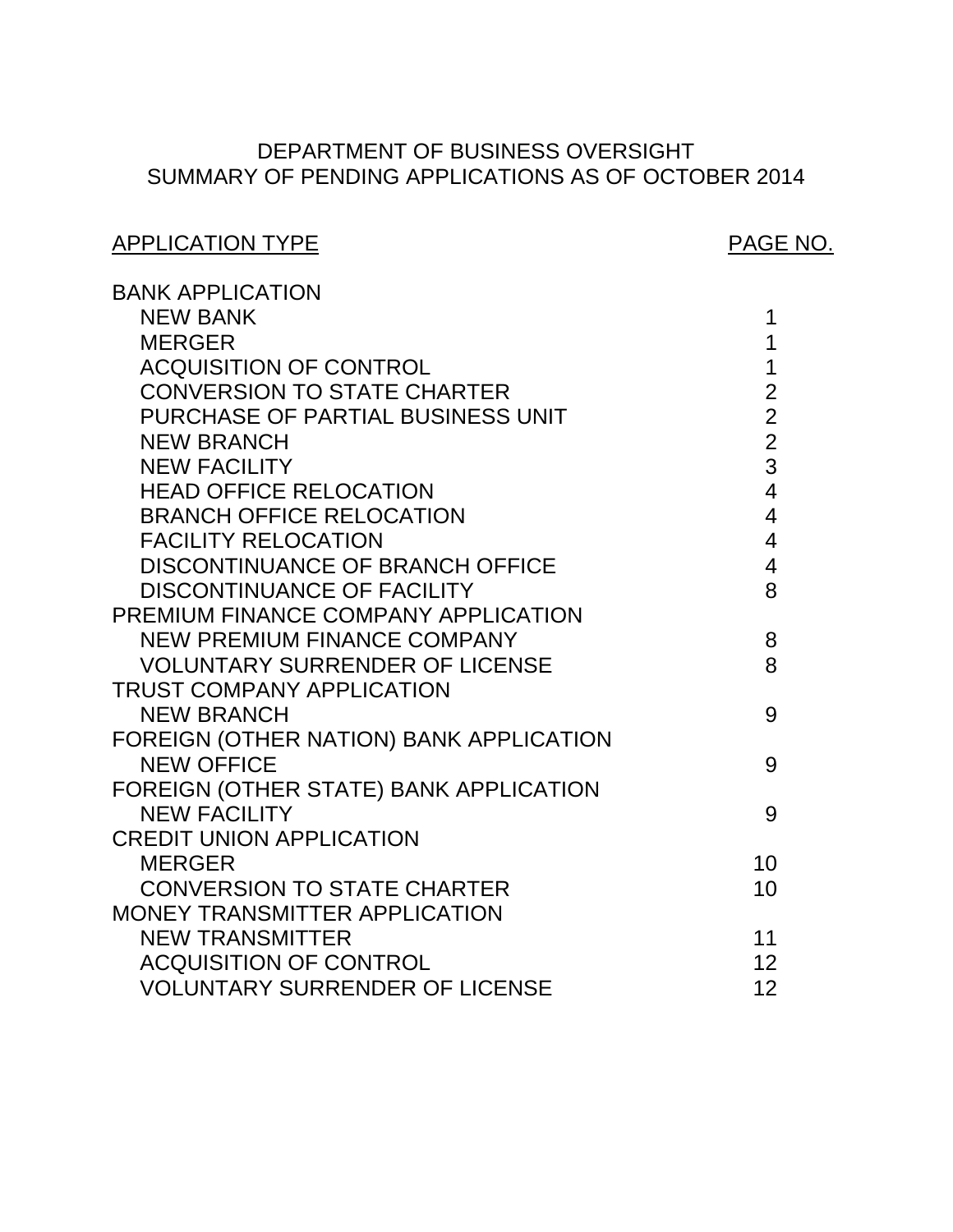## <span id="page-1-0"></span>**NEW BANK**

#### **Approved: 1**

 SIERRA INTERIM BANK (In connection with the merger of Santa Clara Valley Bank, N.A., Santa Paula, with and into Bank of the Sierra, Porterville) Filed: 8/19/14 Approved: 10/20/14

## **MERGER**

## **Approved: 2 Effected: 1**

1<sup>ST</sup> ENTERPRISE BANK, Los Angeles, to merge with and into CALIFORNIA UNITED BANK, Encino Filed: 8/8/14 Approved: 9/19/14

 NORTH VALLEY BANK, Redding, to merge with and into TRI COUNTIES BANK, Chico Filed: 5/30/14 Approved: 7/18/14 Effected: 10/3/14

 SANTA CLARA VALLEY BANK, N.A., Santa Paula, to merge with and into BANK OF THE SIERRA, Porterville Filed: 8/19/14 Approved: 10/20/14

## **ACQUISITION OF CONTROL**

#### **Filed: 1 Approved: 3**

 ALAN CHI, to acquire control of CALIFORNIA PACIFIC BANK Filed: 10/1/14

 CORNERSTONE COMMUNITY BANCORP, to acquire control of CORNERSTONE COMMUNITY BANK Filed: 8/22/14 Approved: 10/28/14

 JOHN DINAPOLI, JENNIFER DINAPOLI, ET AL., to acquire control of FOCUS BUSINESS BANK Filed: 7/8/14 Approved: 8/7/14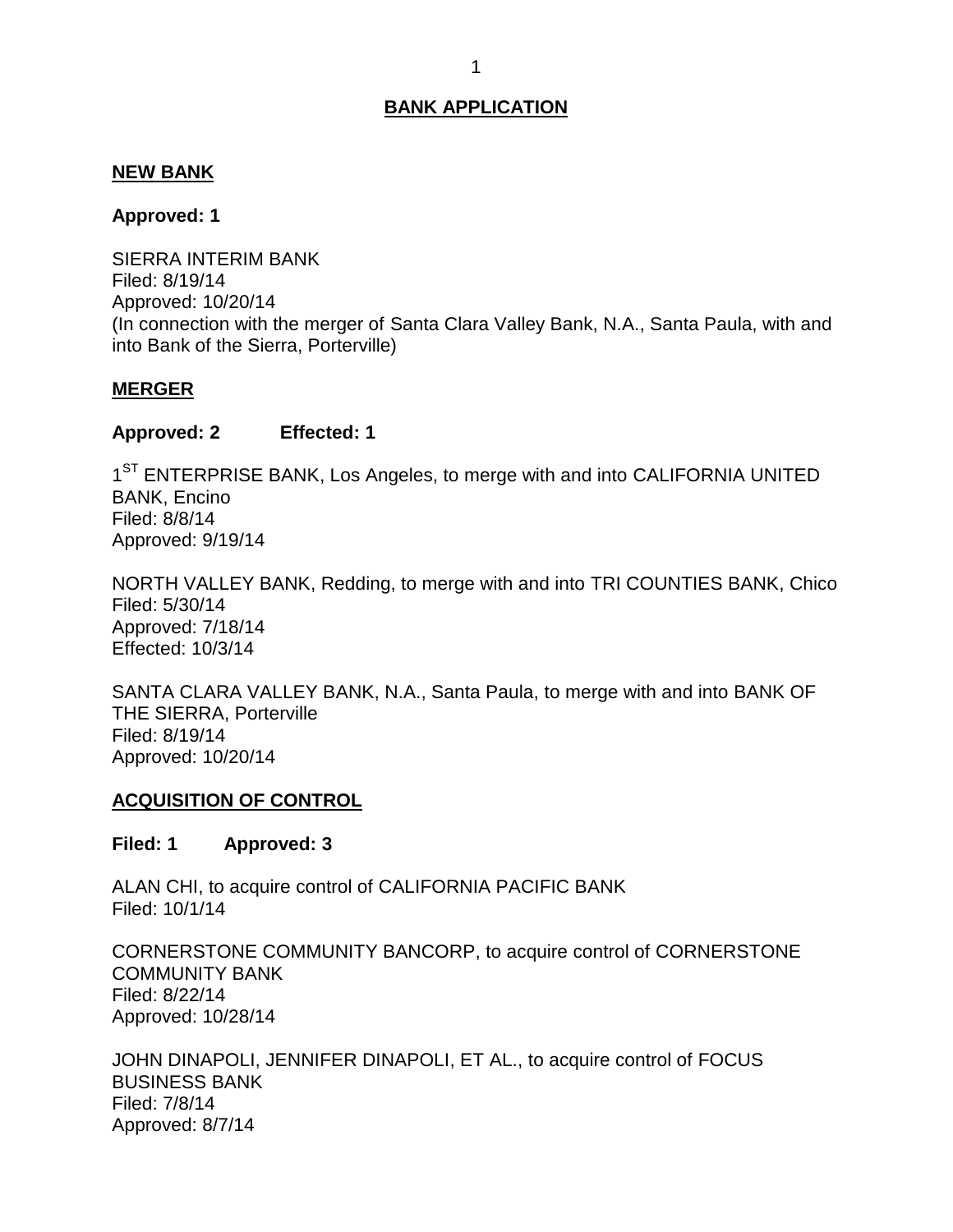## <span id="page-2-0"></span>**ACQUISITION OF CONTROL (Continued)**

 SEACOAST COMMERCE BANC HOLDINGS, to acquire control of SEACOAST COMMERCE BANK Filed: 8/11/14 Approved: 9/29/14

## **CONVERSION TO STATE-CHARTERED MUTUAL SAVINGS ASSOCIATION**

## **Filed: 1**

 MONTEREY CREDIT UNION, to convert to a state-chartered mutual savings association under the name COMMUNITY SAVINGS BANK OF MONTEREY Filed: 9/16/14

## **PURCHASE OF PARTIAL BUSINESS UNIT**

## **Effected: 2**

 AMERICAS UNITED BANK, Glendale, to acquire the Lancaster branch of SILVERGATE BANK, La Jolla Filed: 1/29/14 Approved: 3/10/14 Effected: 3/31/14

 GRANDPOINT BANK, Los Angeles, to acquire the banking business of WEDBUSH BANK, Los Angeles Filed: 3/7/14 Approved: 5/13/14 Effected: 6/4/14

## **NEW BRANCH**

**No Objection: 3 Opened: 4** 

 FARMERS & MERCHANTS BANK OF CENTRAL CALIFORNIA 1521 N. Carpenter Road, Building G, Modesto, Stanislaus County No Objection: 11/25/13

 FARMERS & MERCHANTS BANK OF CENTRAL CALIFORNIA 1990 N. California Boulevard, Walnut Creek, Contra Costa County Opened: 10/22/14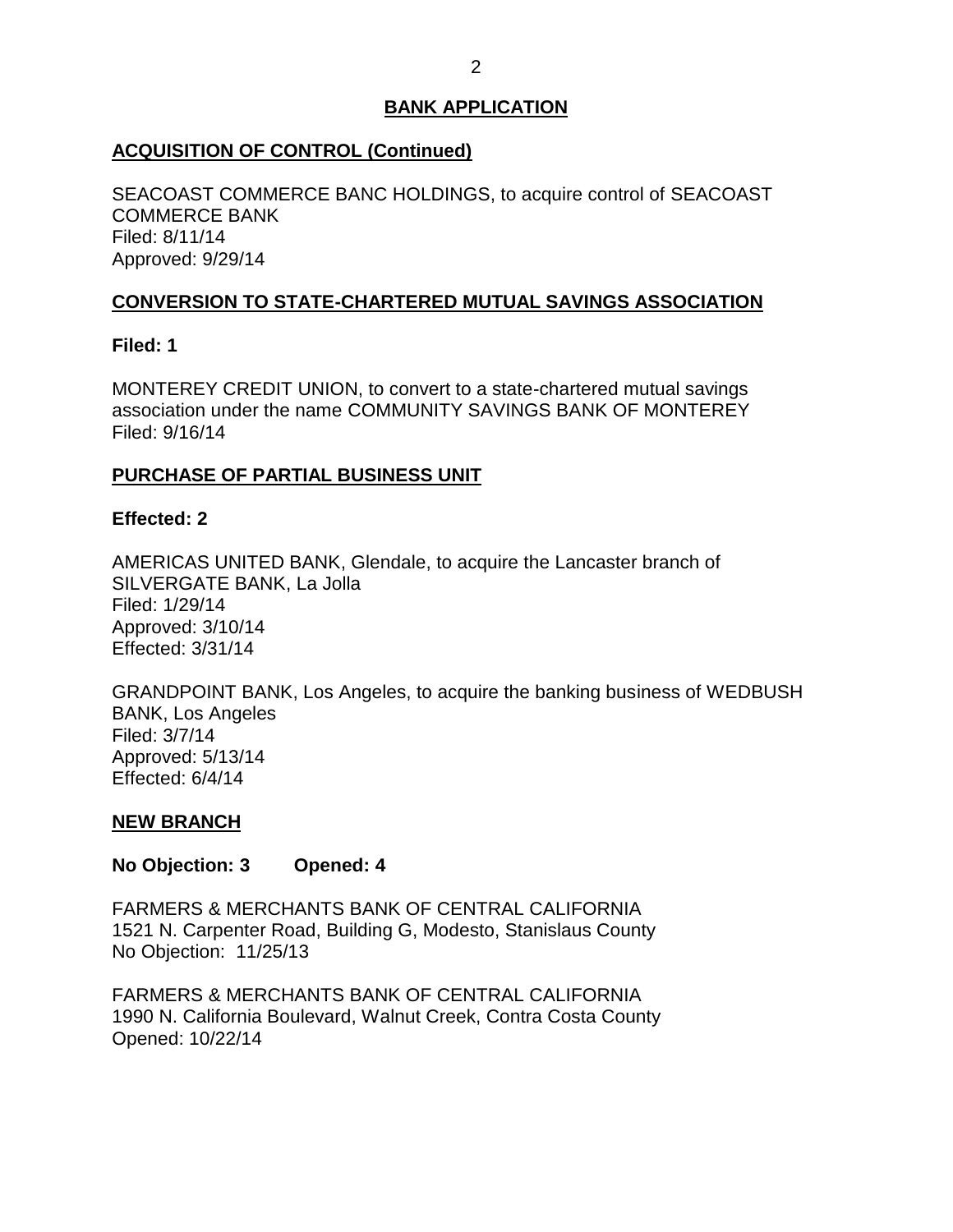#### <span id="page-3-0"></span>**NEW BRANCH (Continued)**

 1355 Market Square, City and County of San Francisco FIRST REPUBLIC BANK Opened: 10/27/14

 HERITAGE OAKS BANK 5738 Calle Real, Goleta, Santa Barbara County No Objection: 8/21/14

 21 East Carillo Street, Santa Barbara, Santa Barbara County OJAI COMMUNITY BANK Opened: 10/22/14

 300 Park Avenue, San Jose, Santa Clara County PAN PACIFIC BANK Opened: 10/14/14

 18321 Ventura Boulevard, Los Angeles, Los Angeles County No Objection: 8/4/14 PREFERRED BANK

#### **NEW FACILITY**

**No Objection: 1 Opened: 4** 

 902 Central Avenue, Tracy, San Joaquin County BANK OF AGRICULTURE & COMMERCE Opened: 10/27/14

 19045 Golden Valley Road, Santa Clarita, Los Angeles County No Objection: 10/21/14 BANK OF SANTA CLARITA

 FARMERS & MERCHANTS BANK OF LONG BEACH 225 Lake Avenue, Pasadena, Los Angeles County Opened: 9/30/14

 2530 South Parker Road, Aurora, Arapahoe County, Colorado HANMI BANK Opened: 10/1/14

 400 Continental Boulevard, El Segundo, Los Angeles County OPUS BANK Opened: 9/23/14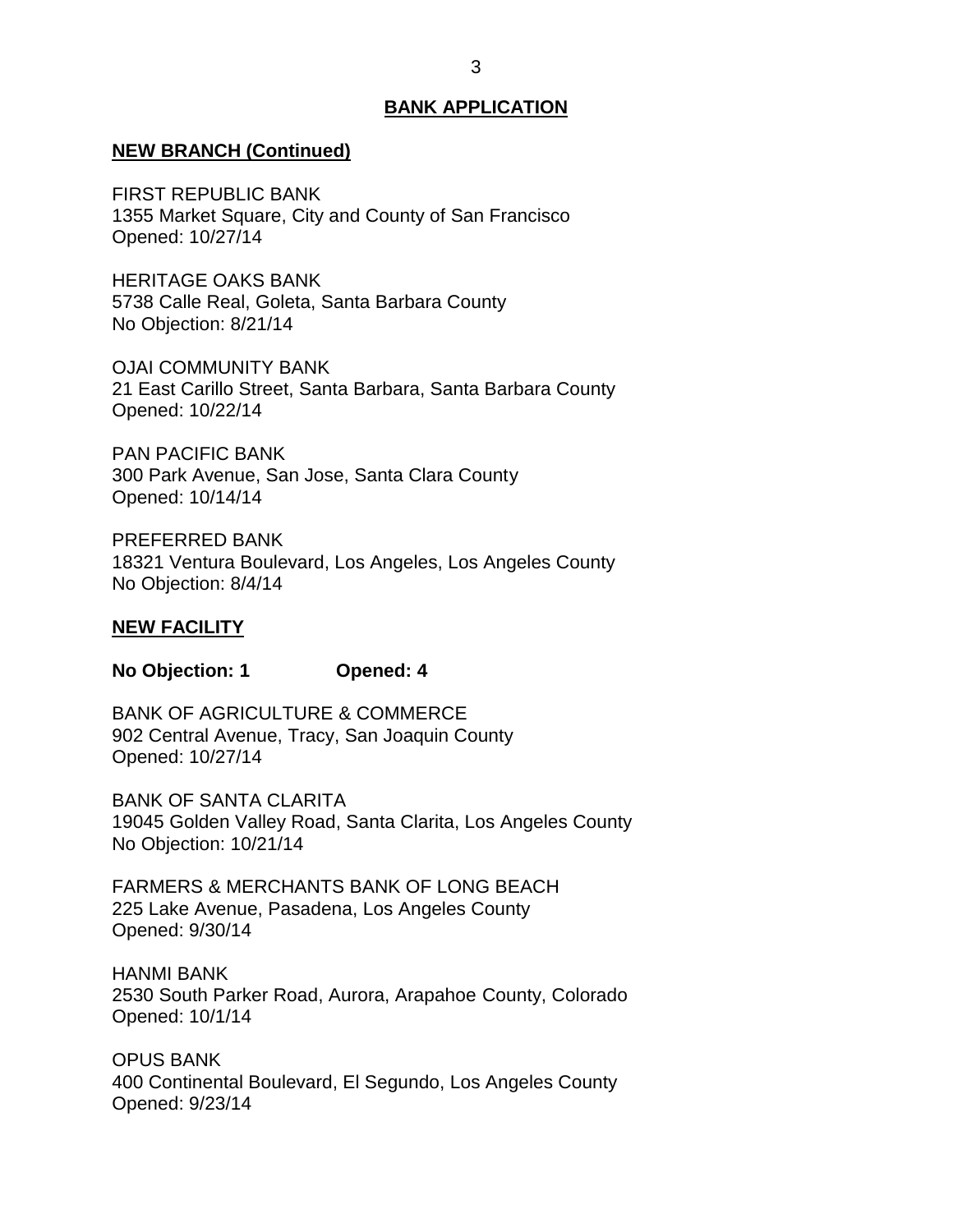#### <span id="page-4-0"></span>**HEAD OFFICE RELOCATION**

#### **Effected: 2**

 COMMERCIAL BANK OF CALIFORNIA From 695 Town Center Drive, Costa Mesa, to 19752 MacArthur Boulevard, Irvine No Objection: 5/20/14 Effected: 8/25/14

 FIRST CHOICE BANK From 17414 Carmenita Road, to 17785 Center Court, Cerritos, Los Angeles County Effected: 10/27/14

#### **BRANCH OFFICE RELOCATION**

#### **Effected: 1**

 From 250 W. Valley Boulevard, to 301 W. Valley Boulevard, San Gabriel, Los Angeles CTBC Bank Corp. (USA) **County** Effected: 10/27/14

#### **FACILITY RELOCATION**

#### **Effected: 1**

 From 5 Radnor Corporate Center, Radnor, to One Tower Bridge, 100 Front Street, Suite 1340, West Cnshohocken, Philadelphia SILICON VALLEY BANK Effected: 10/27/14

#### **DISCONTINUANCE OF BRANCH OFFICE**

#### **No Objection: 48 Discontinued: 6**

 2200 Powell Street, Emeryville, Alameda County BANK OF MARIN No Objection: 7/29/14 Discontinued: 10/31/14

 19045 Golden Valley Road, Santa Clarita, Los Angeles County No Objection: 10/21/14 BANK OF SANTA CLARITA

 BANK OF THE WEST 505 Galvin Road North, Bellevue, Sarpy County, Nebraska No Objection: 4/3/14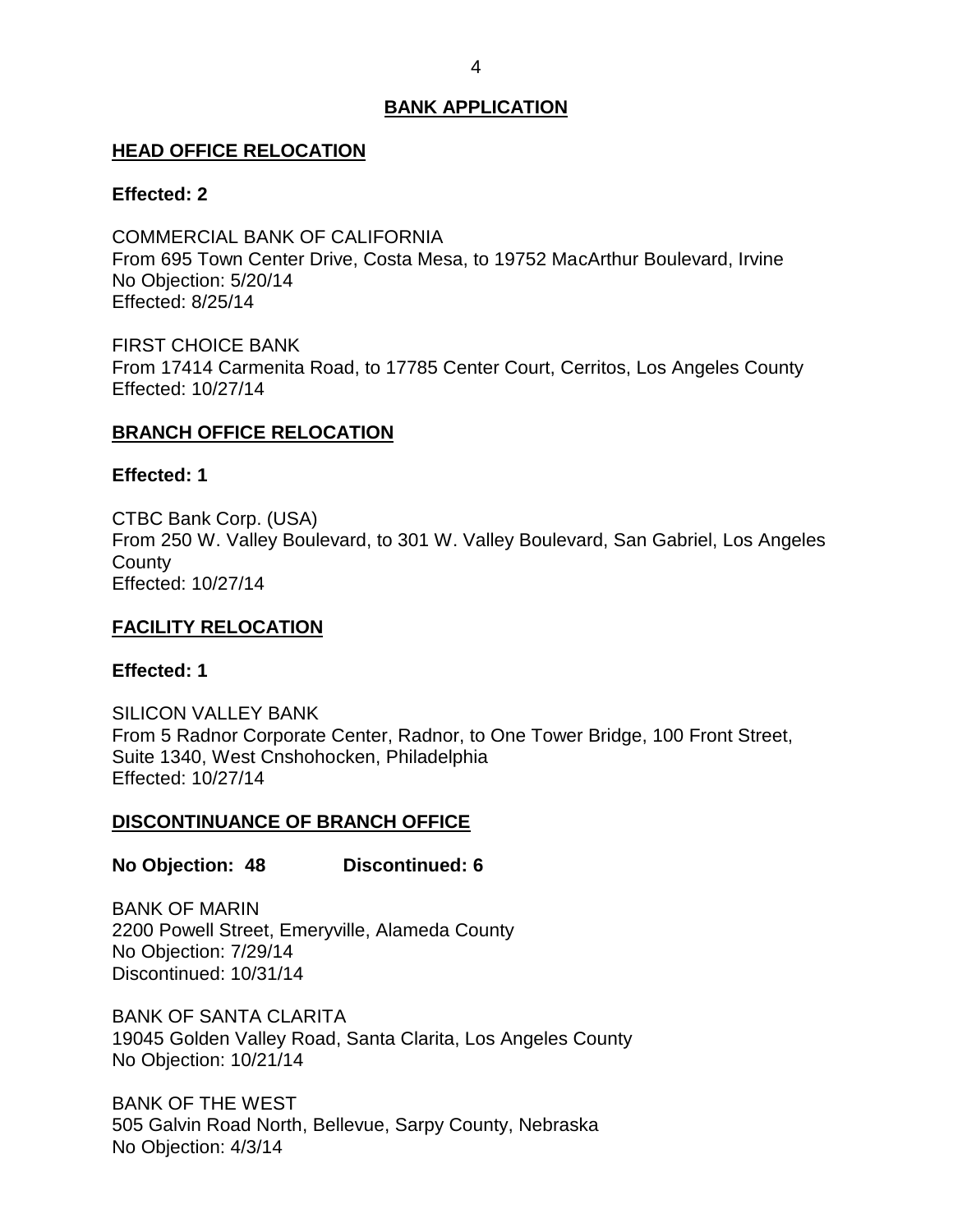## **DISCONTINUANCE OF BRANCH OFFICE (Continued)**

BANK OF THE WEST

 1977 Saturn Street, Monterey Park, Los Angeles County No Objection: 9/10/14

 BANK OF THE WEST 3640 W 38<sup>th</sup> Avenue, Denver, Denver County, Colorado No Objection: 10/16/14

## BANK OF THE WEST

- 5151 East Broadway Boulevard, Tucson, Pima County, Arizona
- 736-D Taylorville Road, Grass Valley, Nevada County, California
- 987 E Santa Clara Street, San Jose, Santa Clara County, California
- 8867 Cuyamaca Street, Santee, San Diego County, California
- 750 South University Boulevard, Denver, Denver County, Colorado
- 7120 East County Line Road, Highlands Ranch, Douglas County, Colorado
- 531 30th Avenue, Council Bluffs, Pottawattamie County, Iowa
- 1001 Dakota Avenue, South Sioux City, Dakota County, Nebraska
- 130 Franklin Street, Hatch, Dona Ana County, New Mexico
- 4050 Losee Road, North Las Vegas, Clark County, Nevada
- 1417 East Hartford, Ponca City, Kay County, Oklahoma
- 222 SW Columbia Street, Portland, Multnomah County, Oregon
- 204 Gaither Street, Siletz, Lincoln County, Oregon
- 501 N Highway 101, Yachats, Lincoln County, Oregon No Objection: 10/16/14

## BBCN BANK

- 3581 El Camino Real, Santa Clara, Santa Clara County
- 21080 Golden Spring Drive, Diamond Bar, Los Angeles County
- 31217 Pacific Highway South, Federal Way, King County, Washington
- 1155 N. 130<sup>th</sup> Street, Seattle, King County, Washington No Objection: 6/19/13

 BENEFICIAL STATE BANK 203 Howerton Way SE, Ilwaco, Pacific County, Washington No Objection: 8/6/14

 CALIFORNIA BANK & TRUST 81701 Highway 111, Indio, Riverside County No Objection: 6/16/14

 CALIFORNIA BANK & TRUST 200 South Main Street, Corona, Riverside County No Objection: 7/22/14 Discontinued: 10/17/14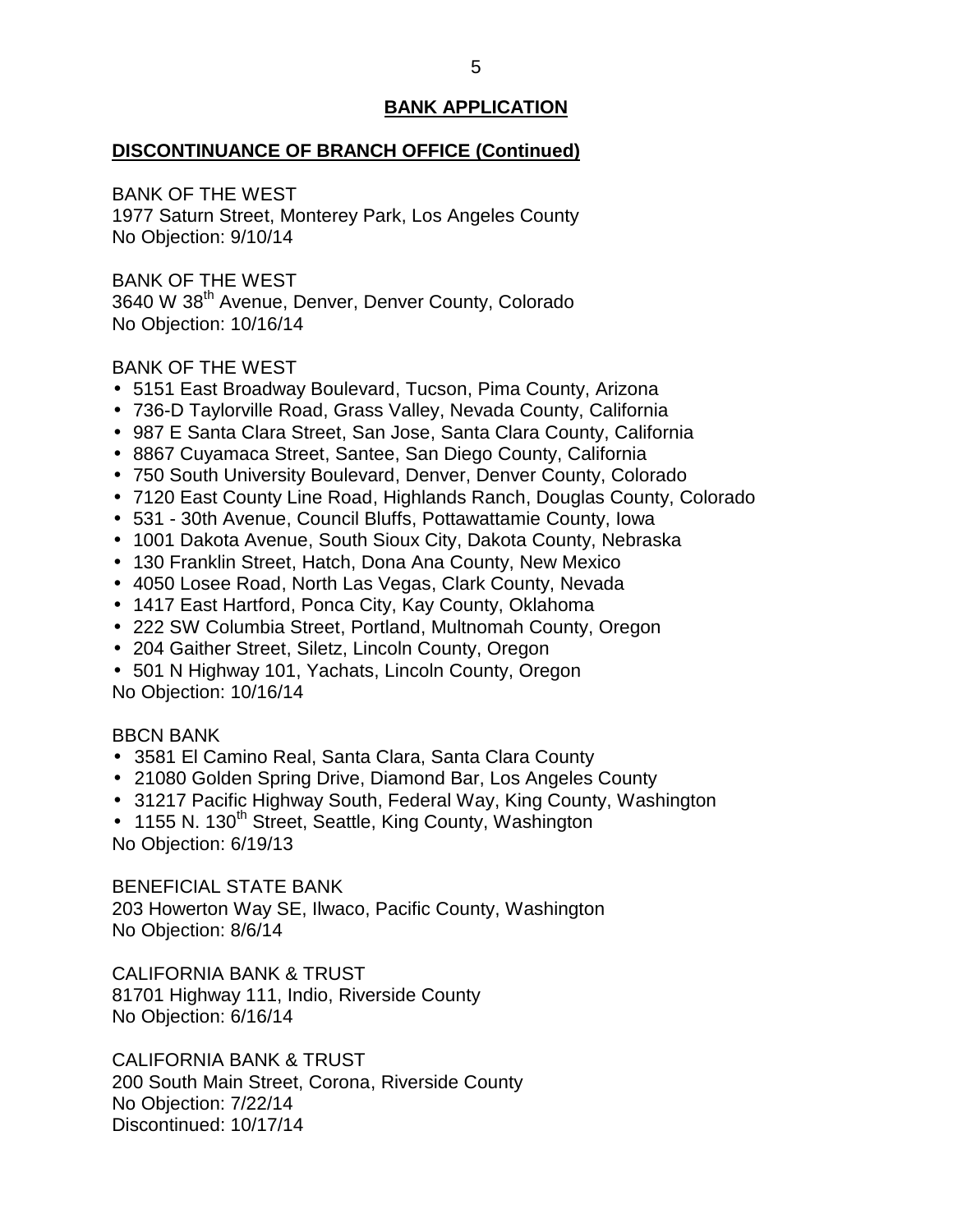#### **DISCONTINUANCE OF BRANCH OFFICE (Continued)**

 CALIFORNIA BANK & TRUST 1677 E. Palmdale Boulevard, Palmdale, Los Angeles County No Objection: 7/22/14

 CITIZENS BUSINESS BANK 2010 Main Street, Irvine, Orange County No Objection: 5/22/14

 CITIZENS BUSINESS BANK 12380 Hesperia Road, Victorville, San Bernardino County No Objection: 6/23/14

 CITIZENS BUSINESS BANK 506 West Main Street, Visalia Tulare County (Golden West Financial Services (Central Valley Office, a division of Citizens Business Bank) Discontinued: 2/28/08

 3632 East Valley Boulevard, Rosemead, Los Angeles County No Objection: 4/15/14 EAST WEST BANK Discontinued: 10/3/14

 1715 Lundy Avenue, San Jose, Santa Clara County No Objection: 9/5/14 EAST WEST BANK

 FARMERS & MERCHANTS BANK OF CENTRAL CALIFORNIA 901 N. Carpenter Road, Modesto, Stanislaus County No Objection: 11/25/13

 FARMERS & MERCHANTS BANK OF CENTRAL CALIFORNIA 7272 Franklin Boulevard, Sacramento, Sacramento County No Objection: 9/29/14

 FIRST CHOICE BANK 17414 Carmenita Road, Cerritos, Los Angeles County No Objection: 7/9/14

 157 North McDowell Boulevard, Petaluma, Sonoma County FIRST COMMUNITY BANK No Objection: 1/24/14 Discontinued: 4/20/14

 2600 Michelson Drive, Irvine, Orange County No Objection: 9/10/14 GRANDPOINT BANK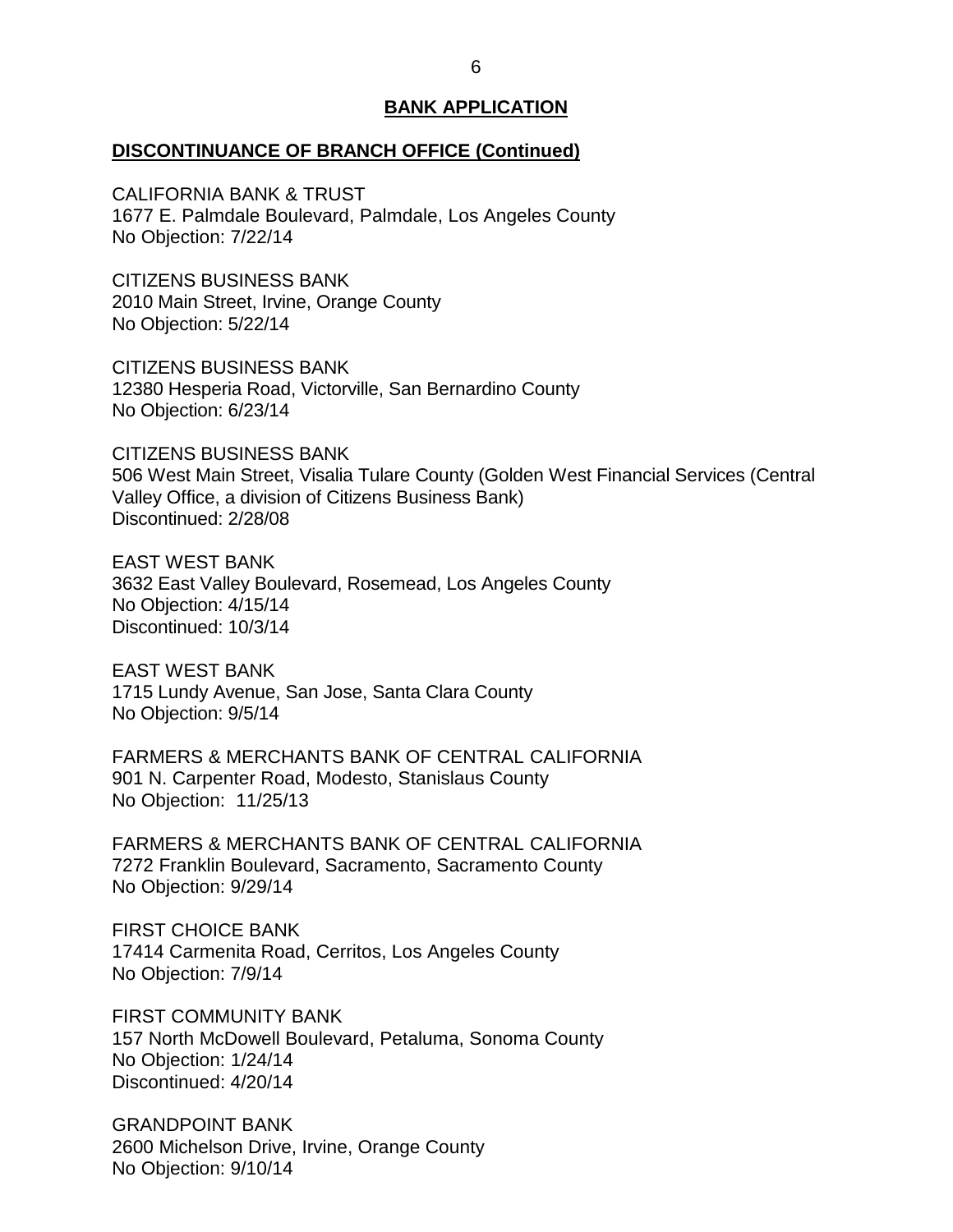#### **DISCONTINUANCE OF BRANCH OFFICE (Continued)**

HERITAGE OAKS BANK

2339 South Broadway, Santa Maria, Santa Barbara County

 9900 El Camino Real, Atascadero, San Luis Obispo County No Objection: 5/7/14

 530 W. Bonita Avenue, San Dimas, Los Angeles County No Objection: 6/25/14 OPUS BANK Discontinued: 10/17/14

 3975-B Alton Parkway, Irvine, Orange County No Objection: 6/25/14 OPUS BANK

 1811 Oak Street, Bakersfield, Kern County No Objection: 9/2/14 PACIFIC WESTERN BANK

 3671 E. Fairview, Meridian, Ada County, Idaho No Objection: 7/30/14 SUNWEST BANK

 1515 Dana Drive, Redding, Shasta County No Objection: 6/11/14 TRI COUNTIES BANK

#### TRI COUNTIES BANK

- 5000 Rhonda Road, Anderson, Shasta County
- 20635 Gas Point Road, Cottonwood, Shasta County
- 1492 Northcrest Drive, Crescent City, Del Norte County
- 9334-A Deschutes Road, Palo Cedro, Shasta County
- 1845 California Street, Redding, Shasta County
- 300 Park Marina Circle, Redding, Shasta County
- 1885 E. Gibson Road, Woodland, Yolo County

No Objection: 10/8/14

 9700 Woodman Avenue, Community of Arleta, Los Angeles, Los Angeles County No Objection: 10/3/14 WILSHIRE BANK

 550 S. Western Avenue, Los Angeles, Los Angeles County No Objection: 10/21/14 WILSHIRE BANK

 22501 Crenshaw Boulevard, Torrance, Los Angeles County No Objection: 10/21/14 WILSHIRE BANK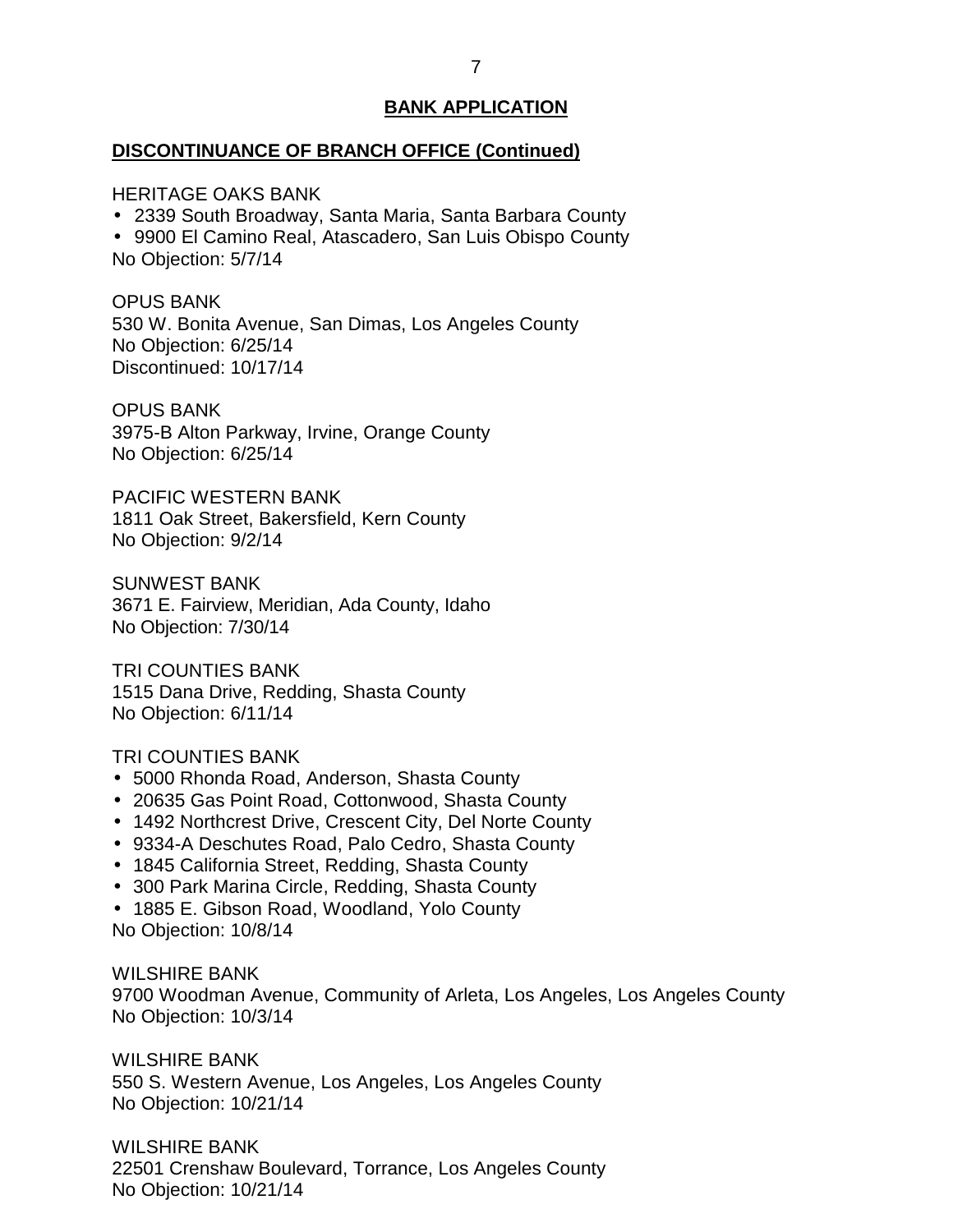#### <span id="page-8-0"></span>**DISCONTINUANCE OF FACILITY**

#### **No Objection: 2 Discontinued: 2**

 EAST WEST BANK Unit 5415, Shun Hing Square, No. 5002 Shennan Road East, Luoho District, Shenzhen, Guangdong Province, China No Objection: 3/26/14

 FARMERS & MERCHANTS BANK OF CENTRAL CALIFORNIA 1990 N. California Boulevard, Walnut Creek, Contra Costa County No Objection: 7/31/14 Discontinued: 10/22/14

 HERITAGE OAKS BANK 5738 Calle Real, Goleta, Santa Barbara County No Objection: 8/21/14

 1825 State Street, Santa Barbara, Santa Barbara County OJAI COMMUNITY BANK Discontinued: 10/22/14

## **PREMIUM FINANCE COMPANY APPLICATION**

## **NEW PREMIUM FINANCE COMPANY**

**Filed: 1 Approved: 1** 

 BAIL PREMIUM FINANCING 9025 Wilshire Boulevard, Beverly Hills, Los Angeles Filed: 2/3/14

 PREMIUM HUB, INC. 660 Newport Center Drive, Newport Beach, Orange County Filed: 9/10/14 Approved: 10/12/14

#### **VOLUNTARY SURRENDER OF LICENSE**

**Effected: 1** 

 MACRO PREMIUM FINANCE, INC. Effected: 3/31/14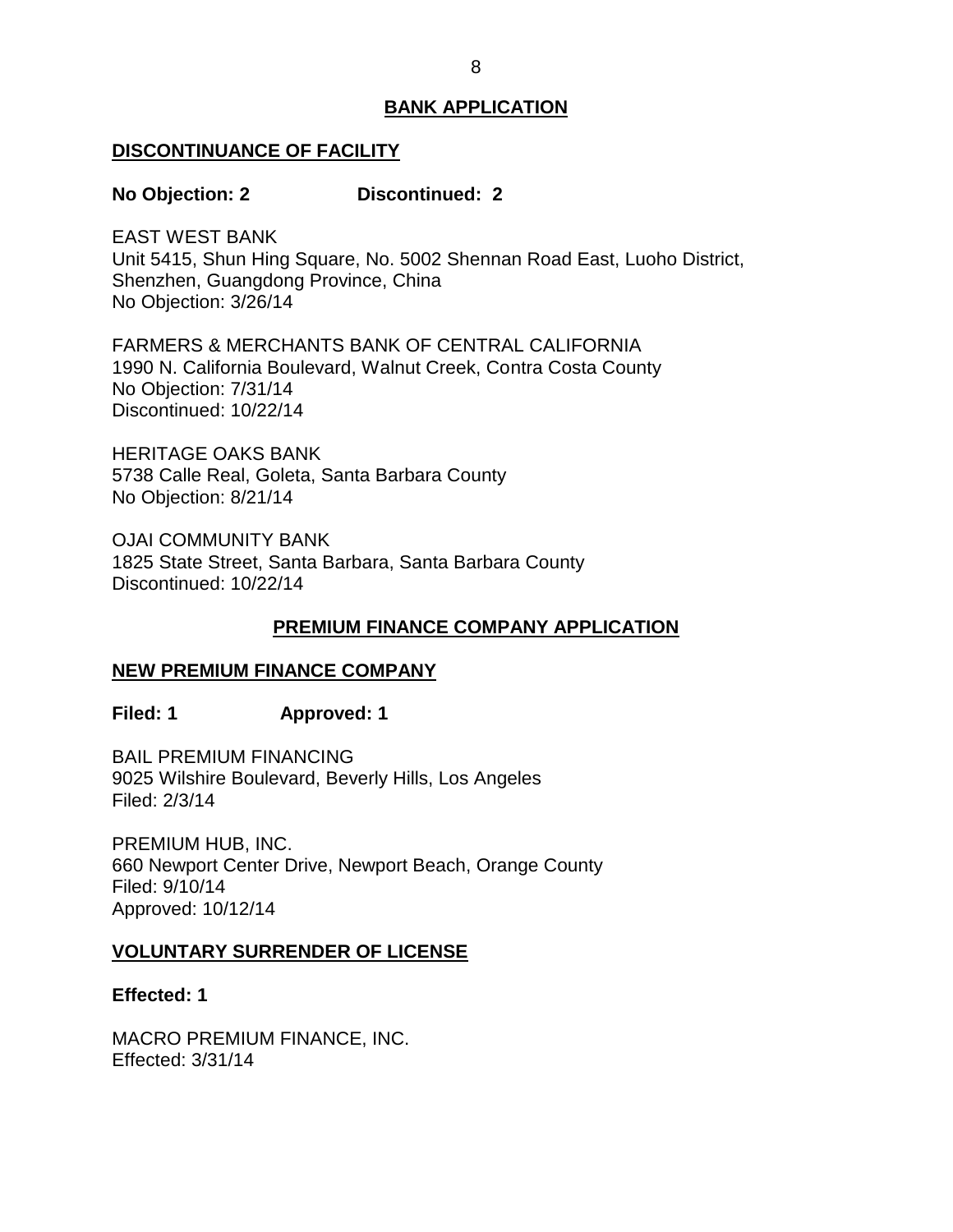## **TRUST COMPANY APPLICATION**

#### <span id="page-9-0"></span>**NEW BRANCH**

#### **Opened: 1**

 SAN PASQUAL FIDUCIARY TRUST COMPANY 101 California Street, City and County of San Francisco Opened: 10/7/14

## **FOREIGN (OTHER NATION) BANK APPLICATION**

#### **NEW OFFICE**

#### **Approved: 2**

 City of Beverly Hills, Los Angeles County (Representative Office) BANK HAPOALIM B.M. Filed: 4/25/14 Approved: 6/24/14

 TAIPEI FUBON COMMERCIAL BANK CO., LTD. City of San Jose, County of Santa Clara (Representative Office) Filed: 11/18/13 Approved: 1/13/14

## **FOREIGN (OTHER STATE) BANK APPLICATION**

#### **NEW FACILITY**

Filed: 2 **Approved: 1** No Objection: 4

 AMERICAN STOCK TRANSFER & TRUST COMPANY, LLC One Embarcadero Center, City and County of San Francisco (Facility – Uninsured Trust Company) Filed: 10/22/14

 DUNHAM TRUST COMPANY 10251 Vista Sorrento Parkway, San Diego, San Diego County (Facility – Uninsured Trust Company) Filed: 9/26/14

 RELIANCE TRUST COMPANY OF DELAWARE 444 South Flower Street, Los Angeles, Los Angeles County (Facility – Uninsured Trust Company) Filed: 3/18/13 Approved: 3/25/14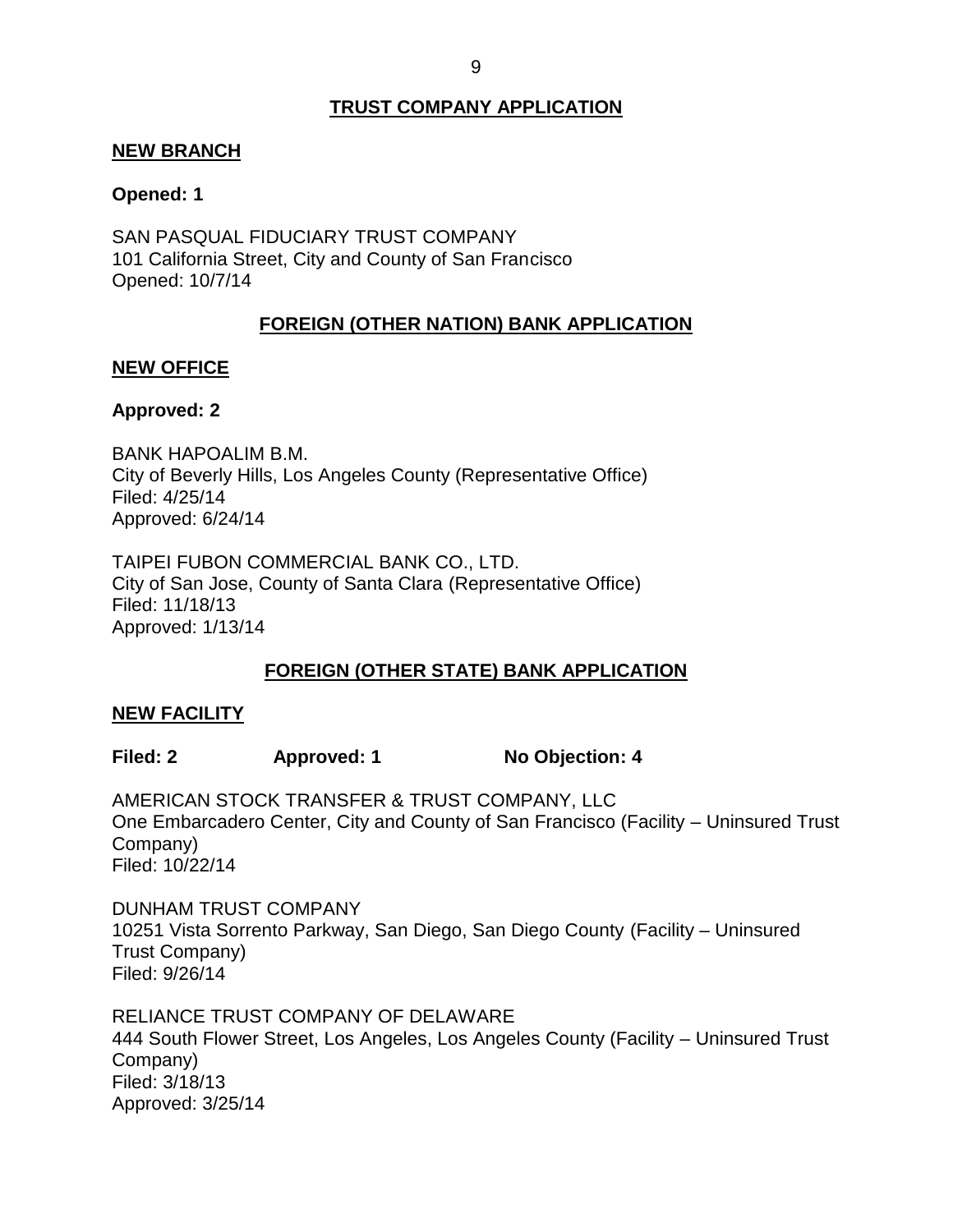## **FOREIGN (OTHER STATE) BANK APPLICATION**

## <span id="page-10-0"></span> **NEW FACILITY (Continued)**

UBS BANK USA

- 555 California Street, San Francisco, San Francisco County (Facility Insured Bank)
- 2029 Century Park East, Century City, Los Angeles County
- 301 East Ocean Boulevard, Long Beach, Los Angeles County
- 725 S. Figueroa Street, Los Angeles, Los Angeles County

No Objection: 12/10/12

## **CREDIT UNION APPLICATION**

## **MERGER**

## **Filed: 1 Effected: 2**

 CALIFORNIA CENTER CREDIT UNION, Ontario, to merge with and into CREDIT UNION OF SOUTHERN CALIFORNIA, Brea Filed: 8/8/14

 SOUTH WESTERN FEDERAL CREDIT UNION, La Habra, to merge with and into Filed: 3/10/14 CREDIT UNION OF SOUTHERN CALIFORNIA, BREA Approved: 10/1/14 Effected: 10/1/14

 WESTSIDE EMPLOYEES FEDERAL CREDIT UNION, Santa Monica, to merge with and into, SOUTHLAND CREDIT UNION, Los Alamitos Filed: 1/23/14 Approved: 10/1/14 Effected: 10/1/14

## **CONVERSION TO STATE CHARTER**

#### **Filed: 1**

 GLENDALE AREA SCHOOLS FEDERAL CREDIT UNION, Glendale, to convert to a state-chartered credit union under the name GLENDALE AREA SCHOOLS CREDIT UNION Filed: 8/22/14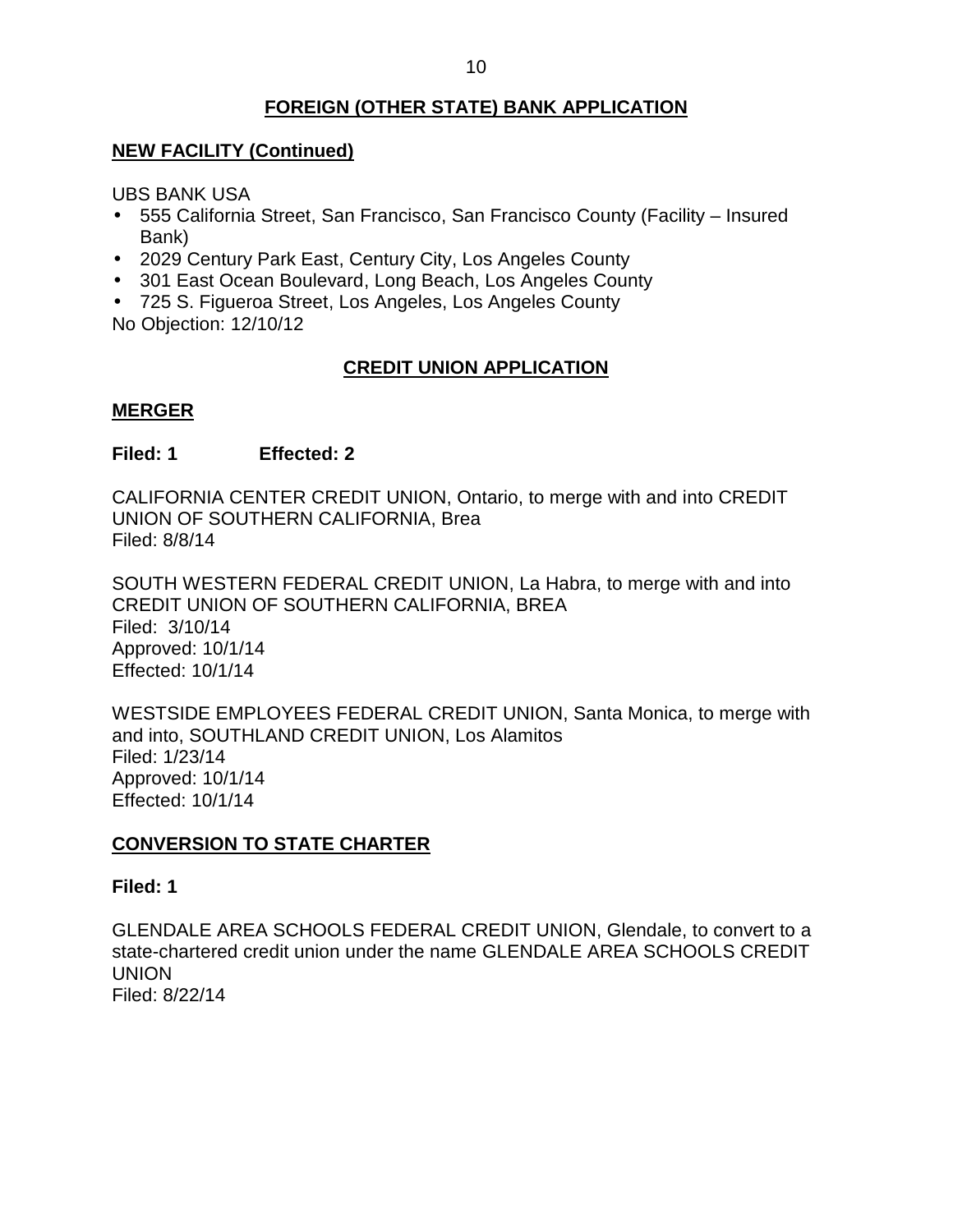#### **MONEY TRANSMITTER APPLICATION**

#### <span id="page-11-0"></span>**NEW TRANSMITTER**

#### **Filed: 9 Approved: 2 License Issued: 1**

 License Issued: 9/3/14 BANCBOX, INC. Filed: 12/3/13 Approved: 5/15/14

 GCA MTL, LLC Filed: 5/16/14

 HSI USA INC., AKA HYPERWALLET Filed: 1/6/14

KUAPAY, INC. Filed: 5/24/13

LIBERTADCARD, INC. Filed: 5/13/11 Approved: 11/15/11

MONEYTUN LLC Filed: 1/6/14

OBOPAY, INC. Filed: 6/28/11 Approved: 9/19/12

REALPAGE PAYMENTS SERVICES LLC Filed: 9/19/14

TIMESOFMONEY, INC. Filed: 6/10/14

TRANS-FAST REMITTANCE INC. Filed: 7/10/14

VENMO LLC Filed: 9/22/14

ZENPAY, INC. Filed: 4/2/14